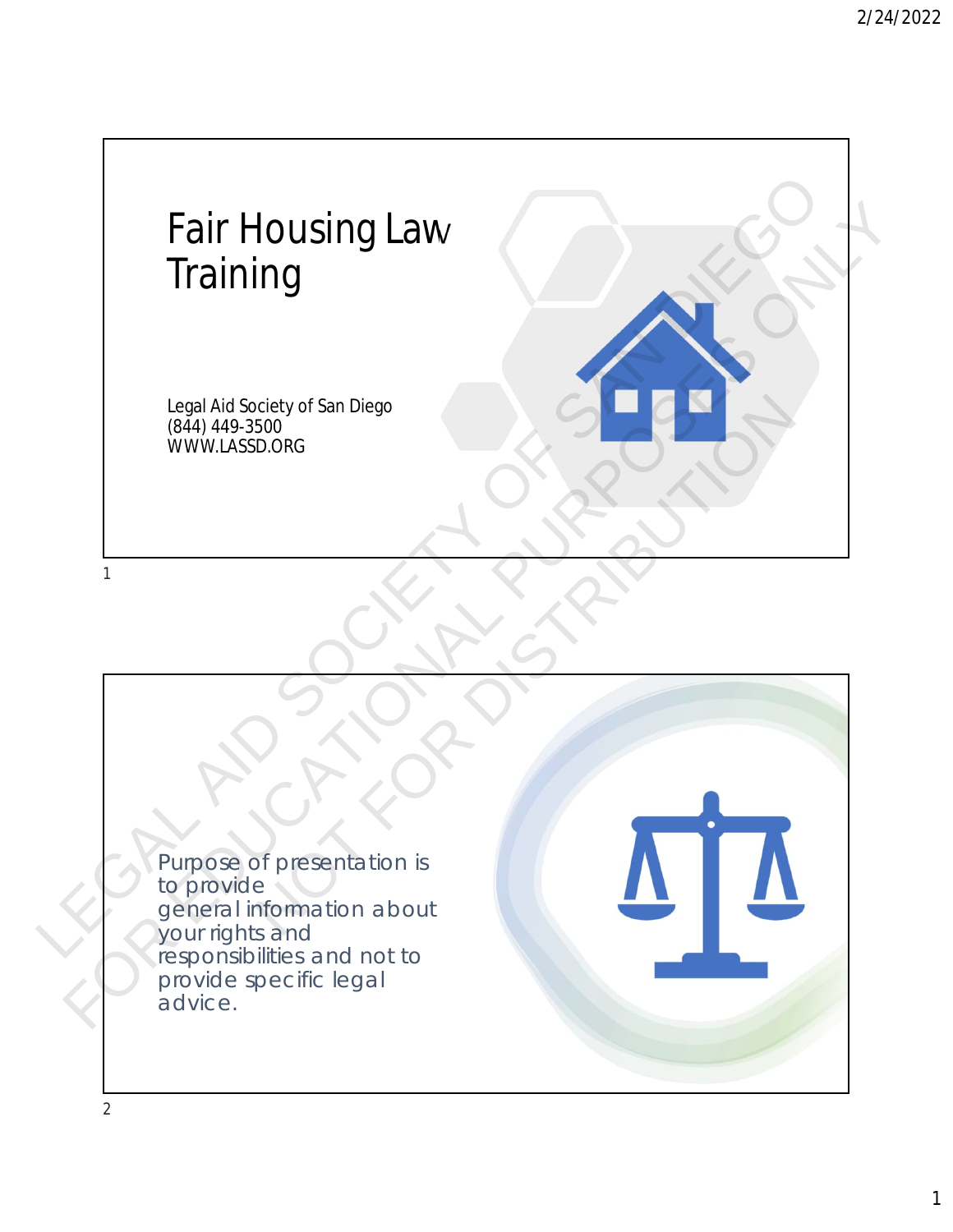

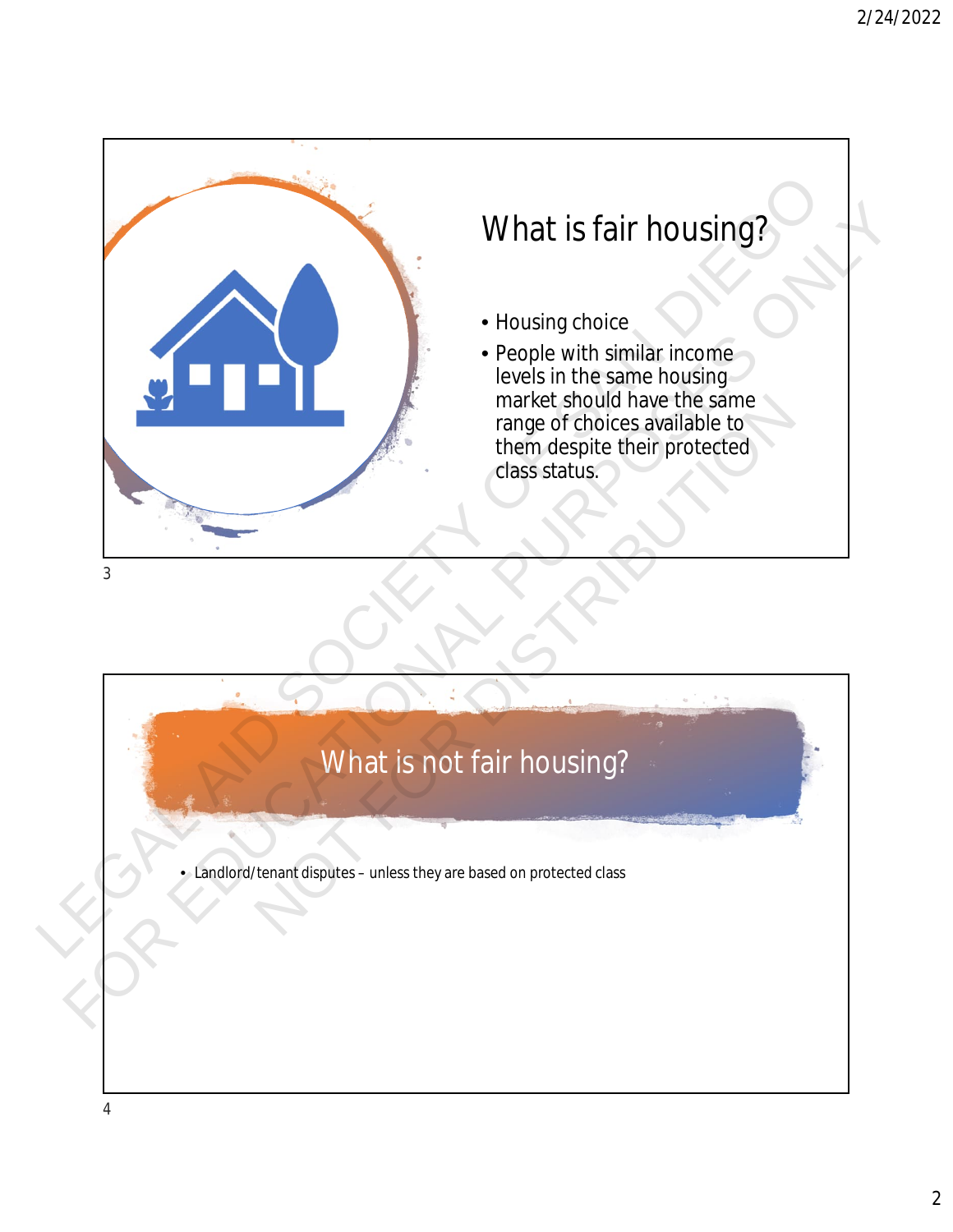

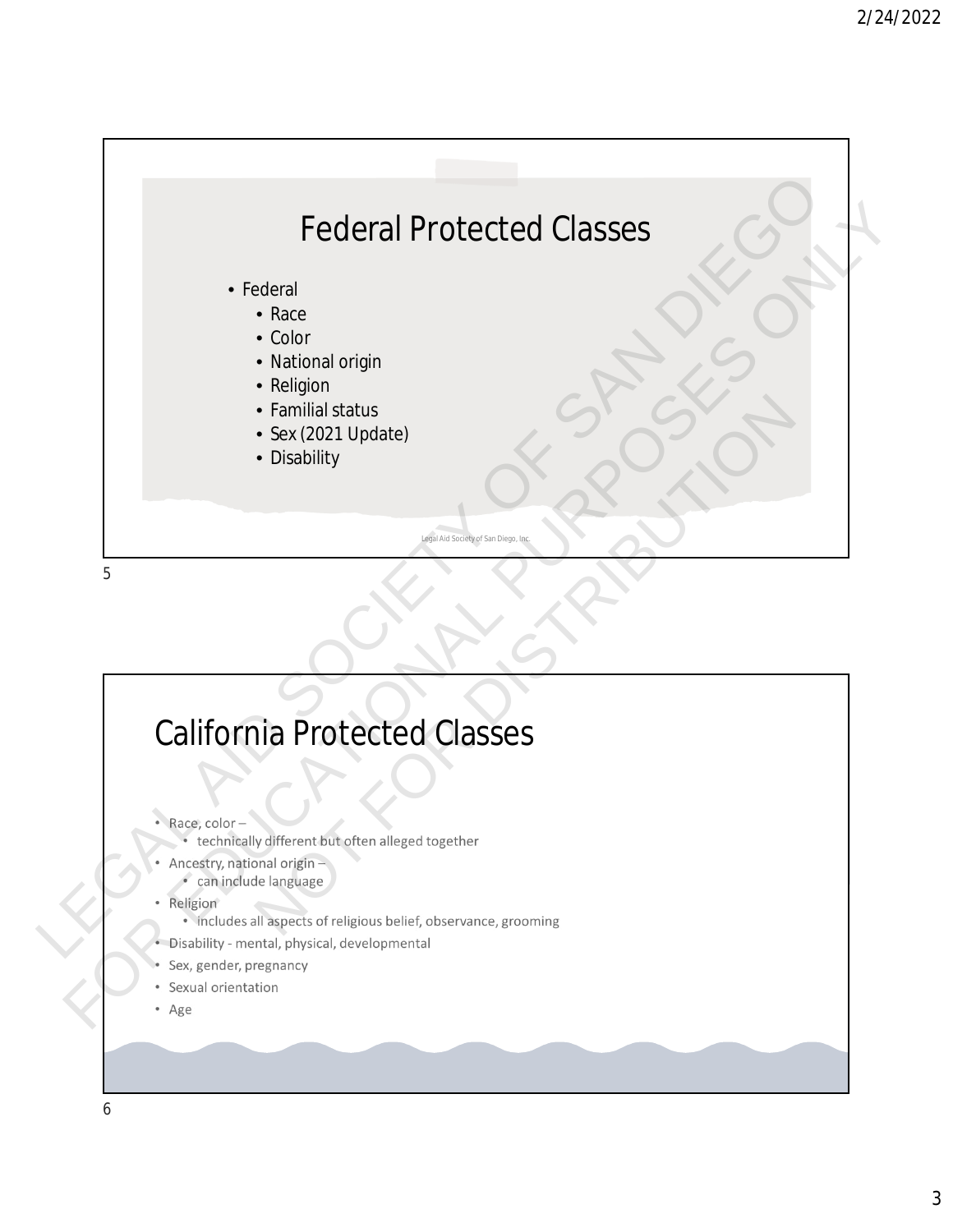

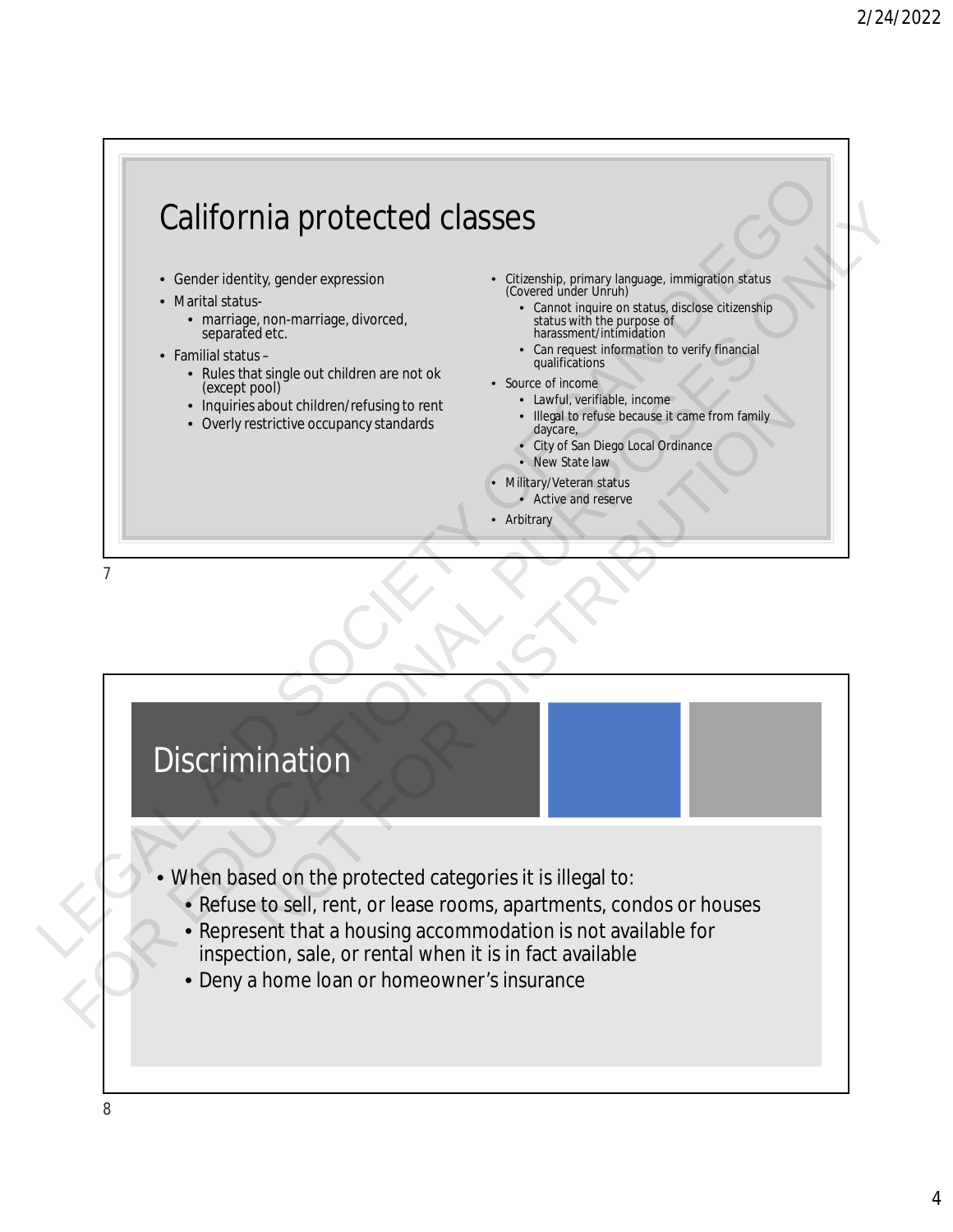



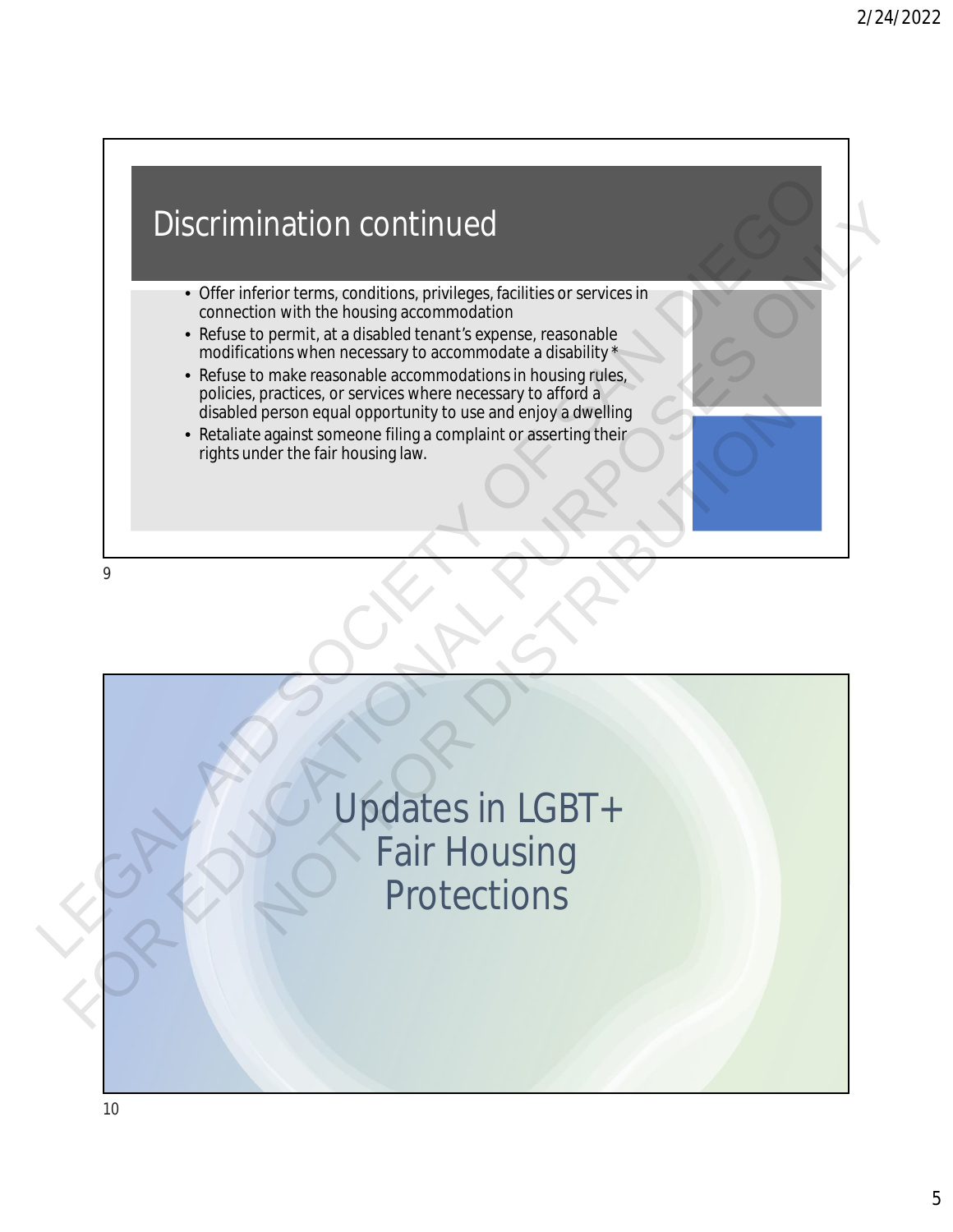

State **Protections** for LGBT+ **Community**  No change in California State law

Protections for gender identity, gender expression, and sexual orientation already exist in state fair housing laws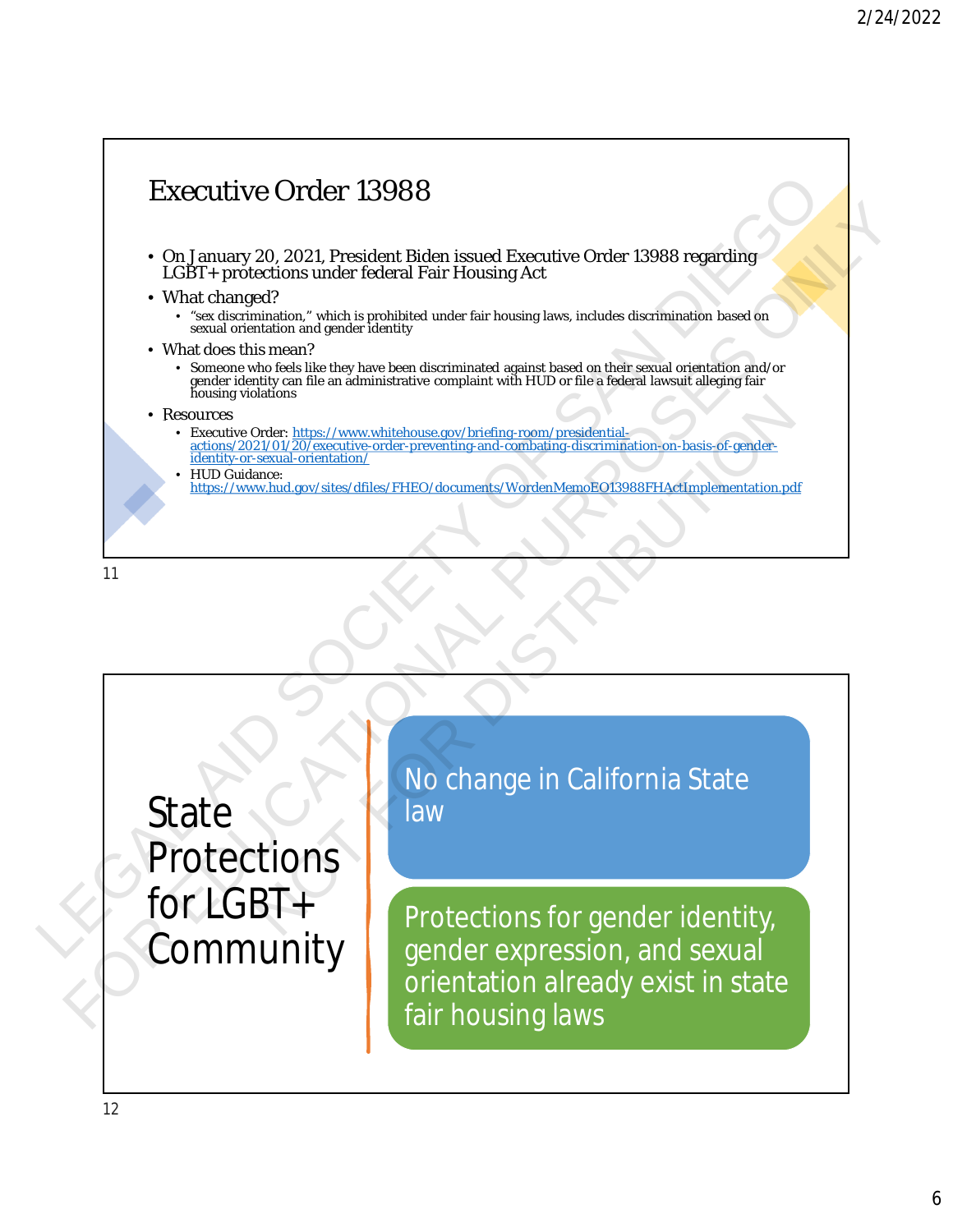

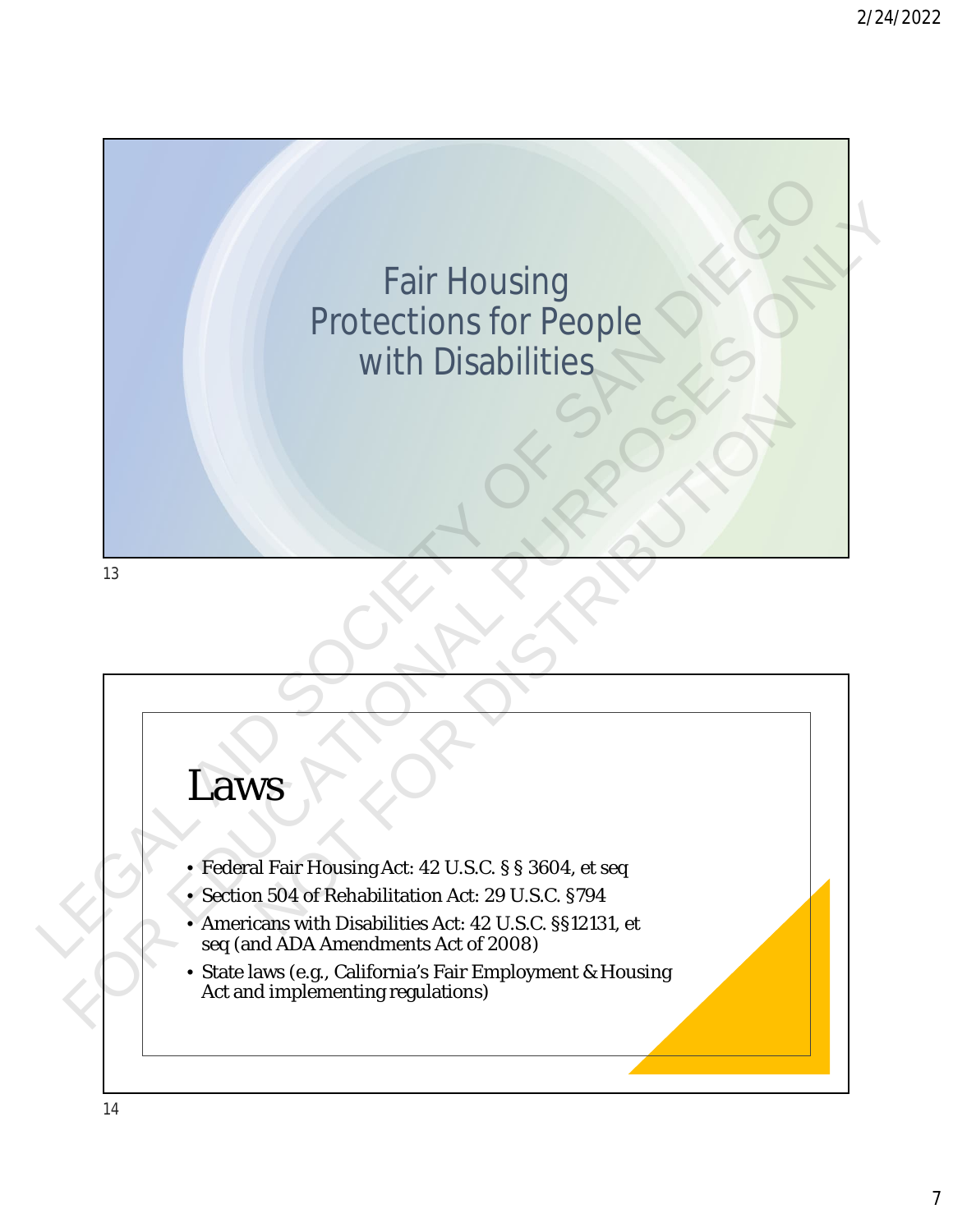

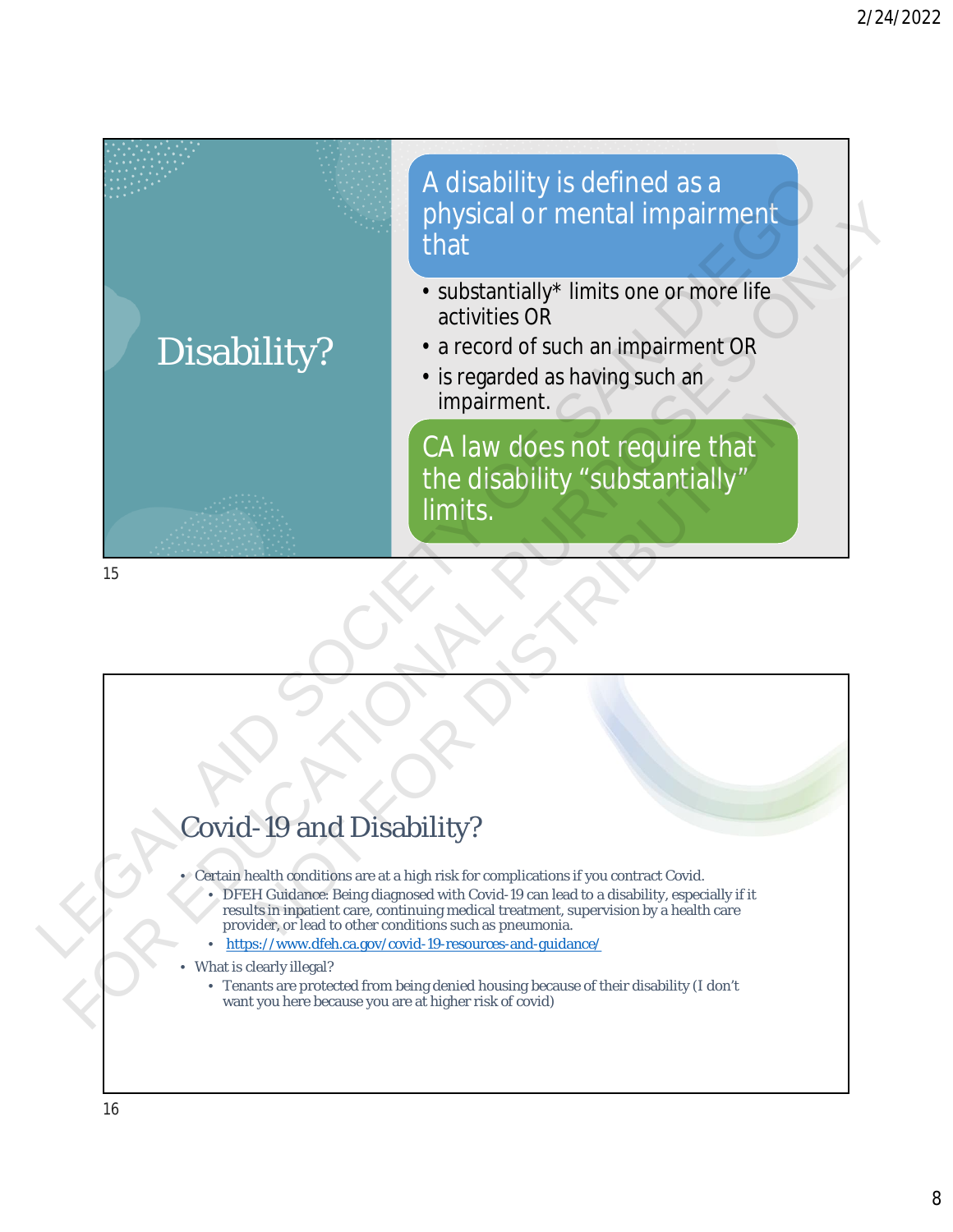

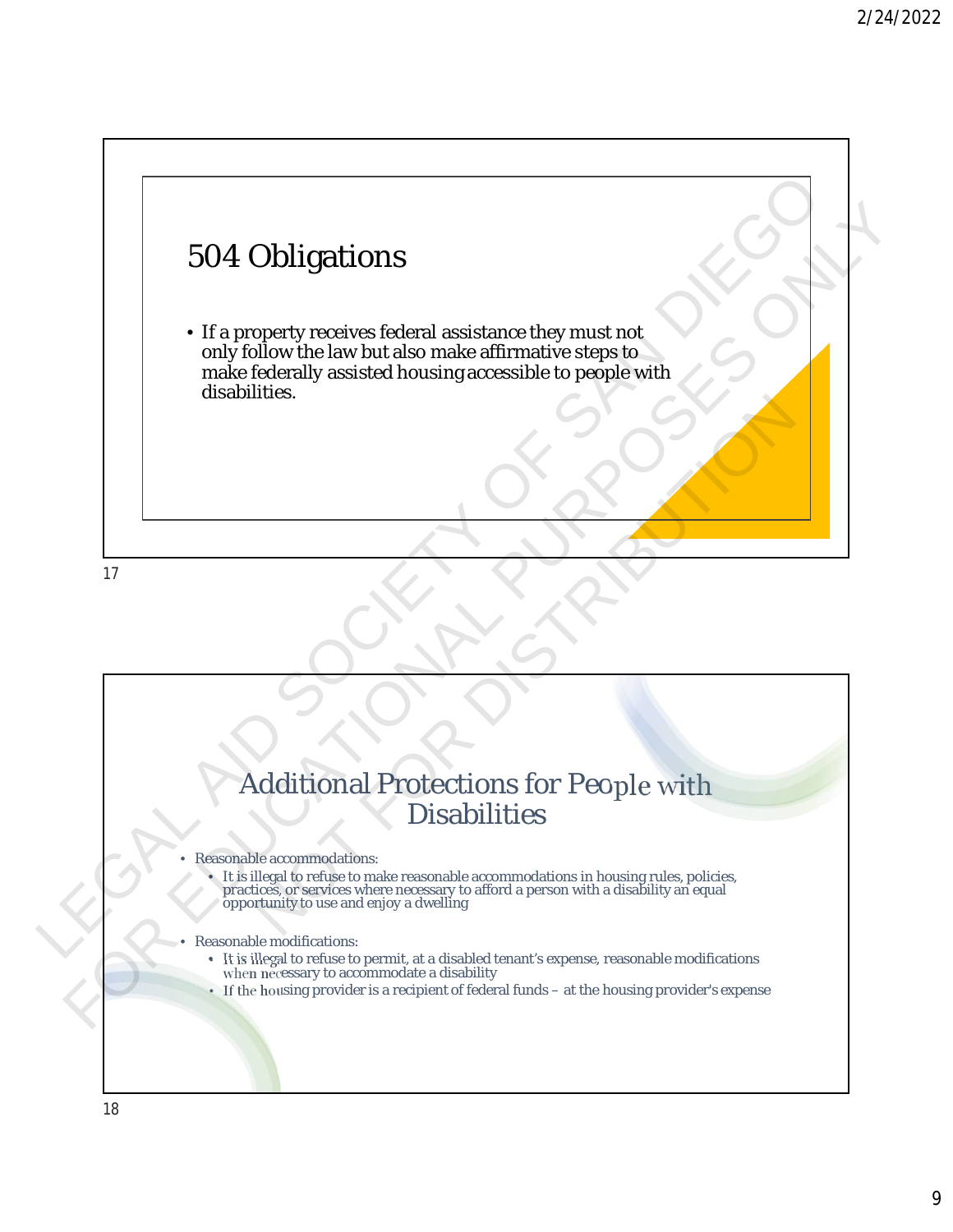# The Interactive Process 2 CCR § 12177

- "Whenever a person who receives a request for a reasonable accommodation cannot immediately grant the requested accommodation, the Act requires the person considering the request to engage in an interactive process with the individual with a disability or the individual's representative." The Interactive Process request for a reasonable accommodation<br>
cannot immediately grant the requested accommodation, the Act requires<br>
the person considering the requested accommodation, the Act requires<br>
the person consi CORES 12177<br>
• "Whenever a person who receives a request for a responsible accommodation<br>
cannot inmediately grant the receiversed accommodation. The Account of Accounts<br>
interviewers to every many process of the professor
	- Purpose: to exchange information to identify, evaluate, and implement a reasonable accommodation that allows the individual with a disability equal opportunity to use and enjoy a dwelling or housing opportunity.
		- Identifying alternatives
	- Must be timely and done in good faith

19

# Making a Request

- Must make a request (the person with a disability or an authorized representative)
- Writing is encouraged, but not required
- No magic words
- Medical verification of disability and disability related need may be requested, if not apparent
- Housing provider must consider the request and must enter into an interactive process and must do so in a timely manner The person with a disability or an authorized representative)<br>
The person with a disability or an authorized representative)<br>
The person with a disability or an authorized representative)<br>
The person with a disability or a
- Denial?
	- Not disabled
	- No disability related need
	- The accommodation would cause a change in services (fundamental alteration)
	- Undue financial and administrative burden
	- Direct threat to the health and safety of others or property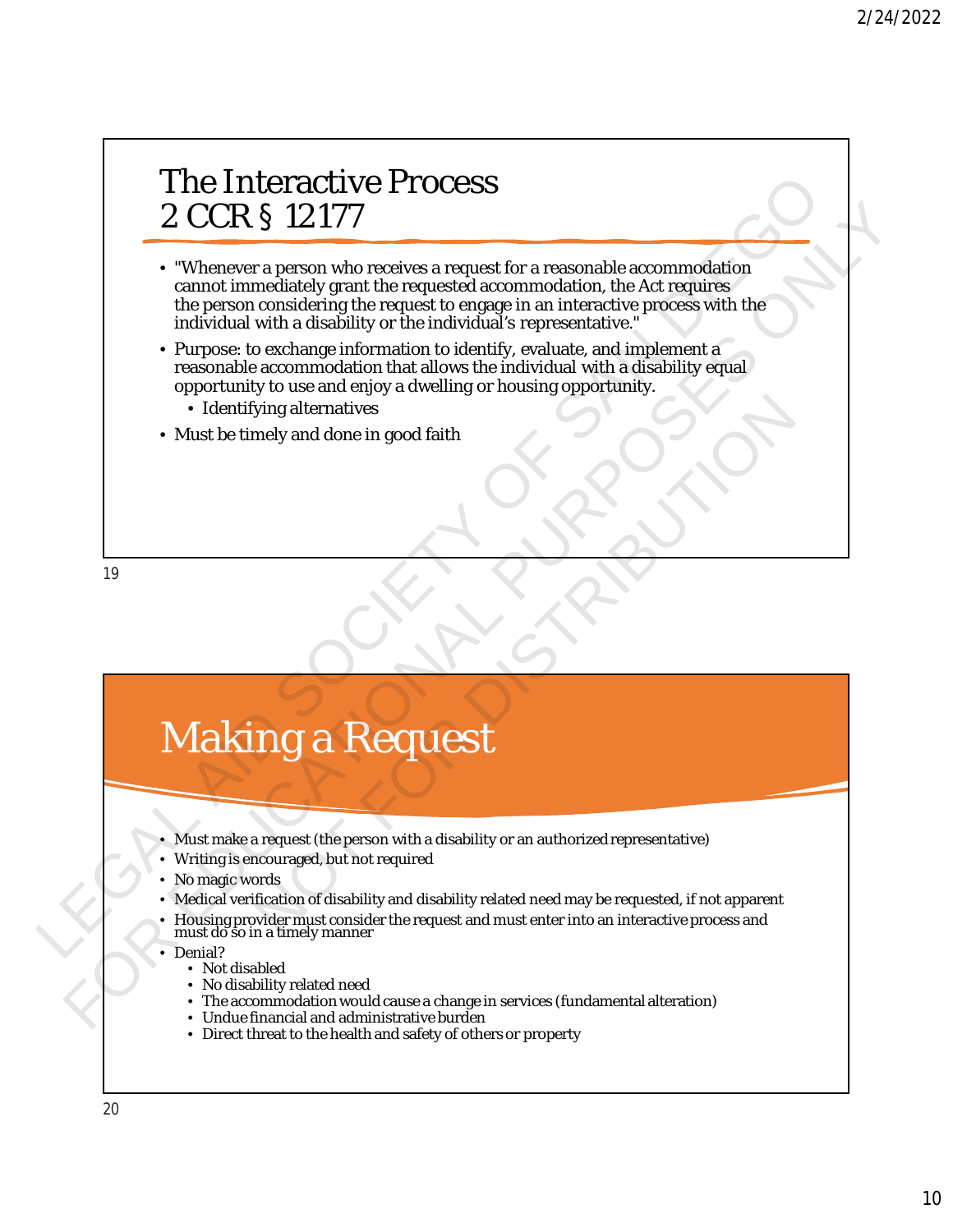

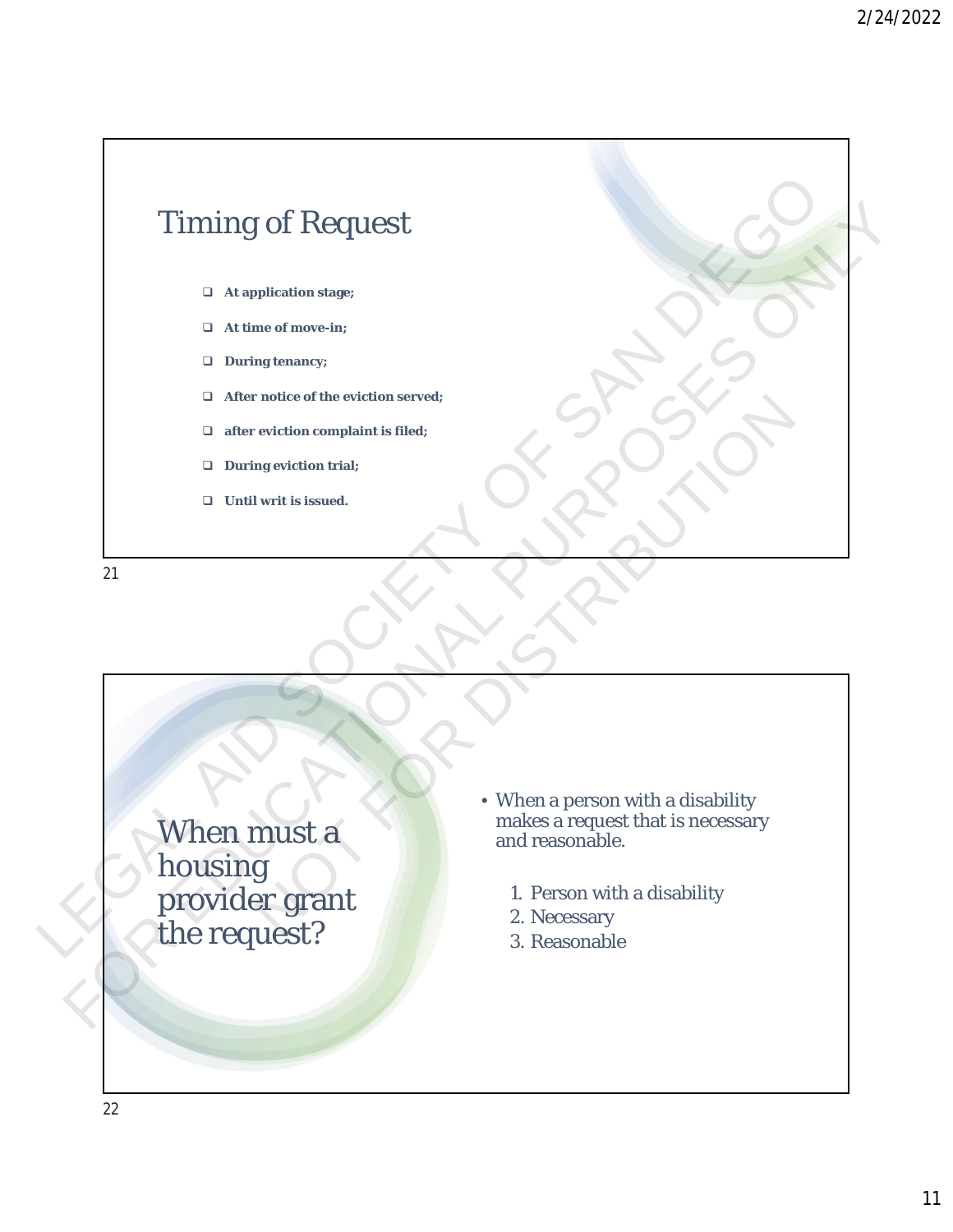## Verification of disability and need

Housing provider may request reliable disability related information

Necessary to verify that the person has a disability;

Describes the needed accommodation or modification; and

Shows the relationship between the disability and the need for the request.

23

# When Verification Can Be Asked For

If a person's disability is obvious or known, and the need for the requested accommodation is obvious or known, then the housing provider should not ask for any more information. Shows the relationship between the<br>disability and the need for the<br>request.<br>The request of the<br>respect of the<br>example of the read for the<br>accommodation is obvious or known, and the need for the<br>accommodation is obvious or

If the disability is known or obvious, **but the need is not**, then the housing provider should ask only for information necessary to verify the need for the accommodation. Necessary to verify that the person<br>
Nerification of<br>
Insea disability<br>
necessary to verify that the person<br>
ness at disability<br>
necessary to verify that the person<br>
requested<br>
necessary<br>
necessary to were incomplements<br>
o For the person of the state of the state of the state of the state of the state of the commodation of modification and<br>relate distributions and relate distribution of the commodation of modification and<br>relate distribution

If **neither** the disability **nor** the need for the accommodation is readily apparent, the housing provider should ask for verification of both the disability and the need for the accommodation.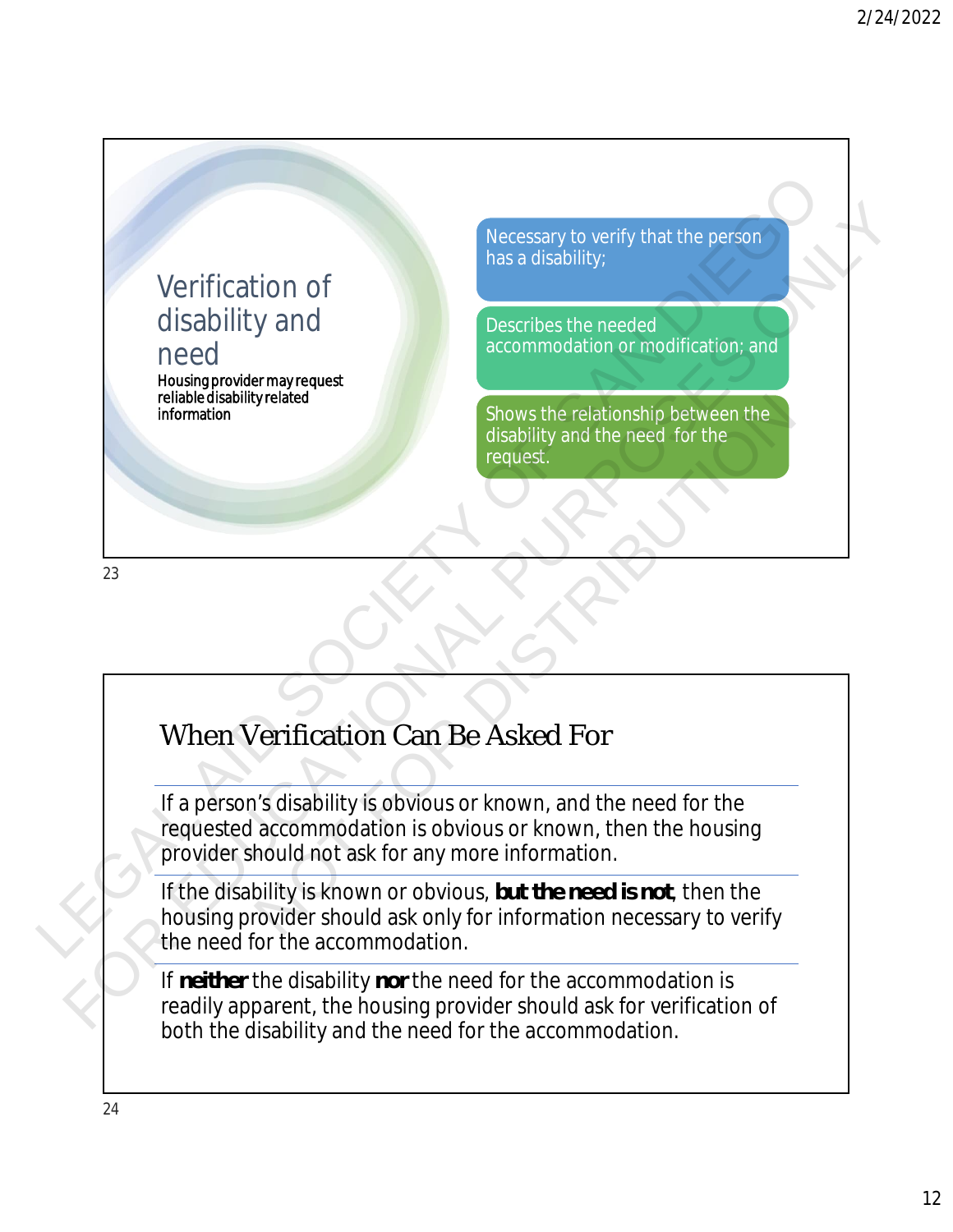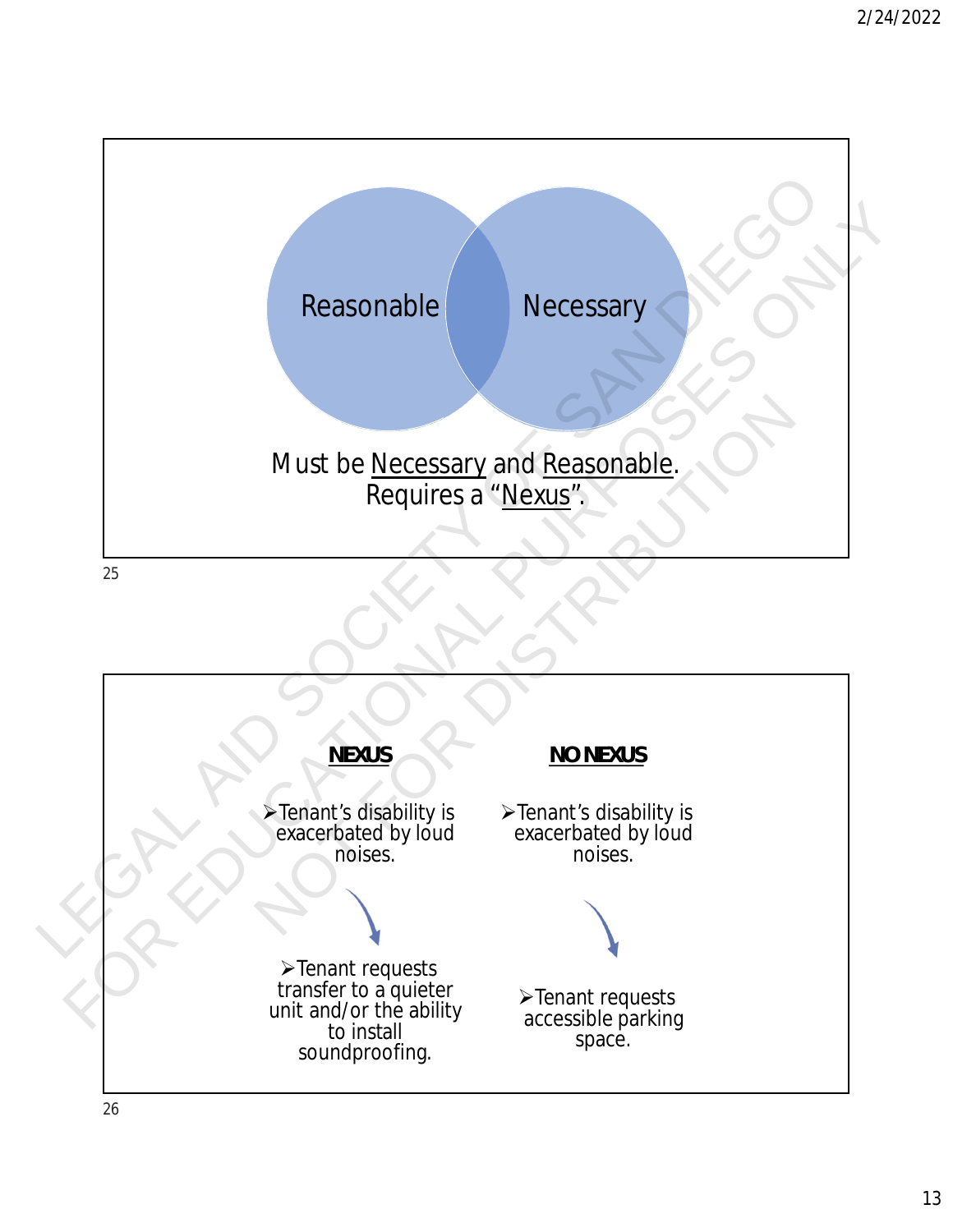# Common Examples of Reasonable Accommodations



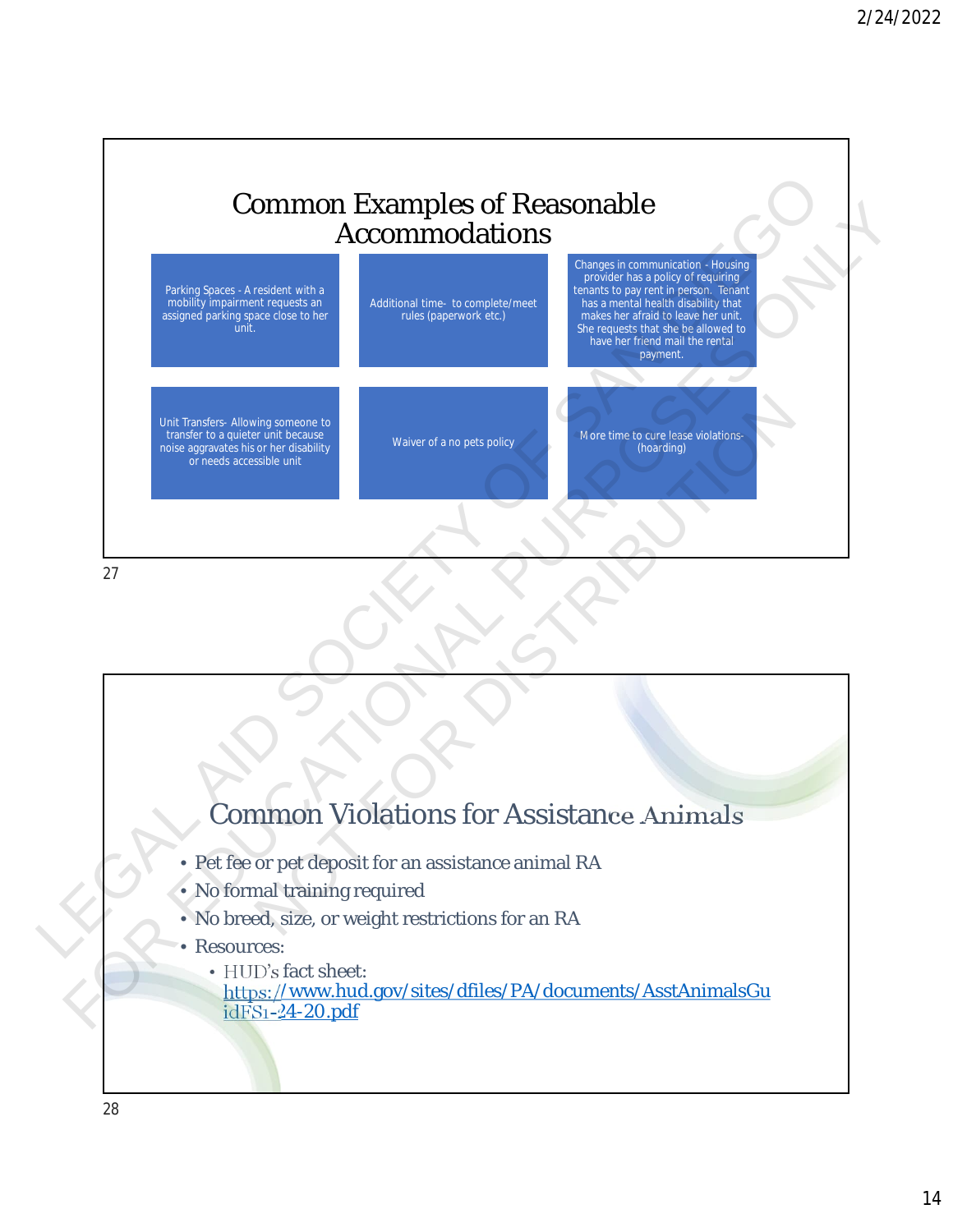

# Pandemic Trends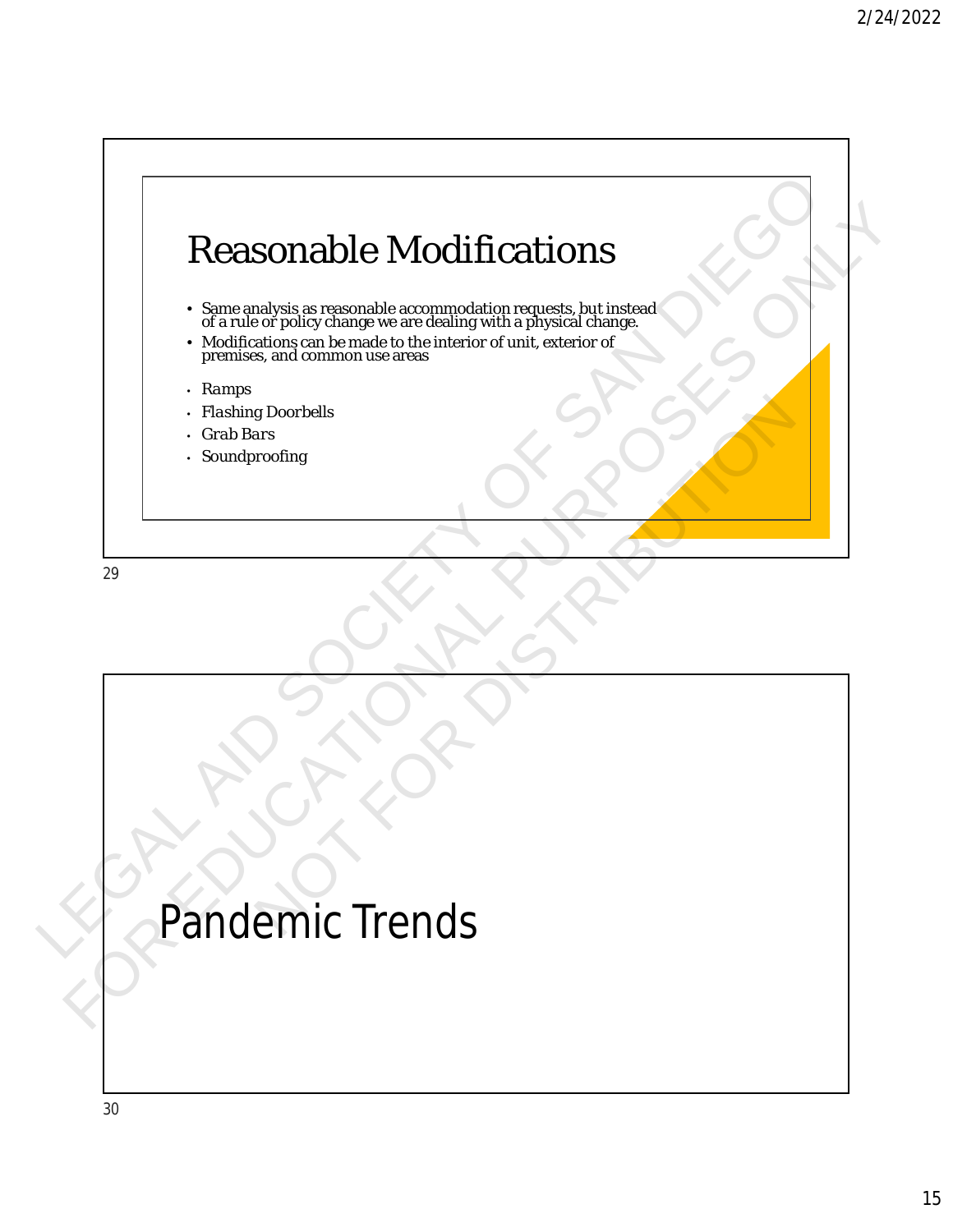

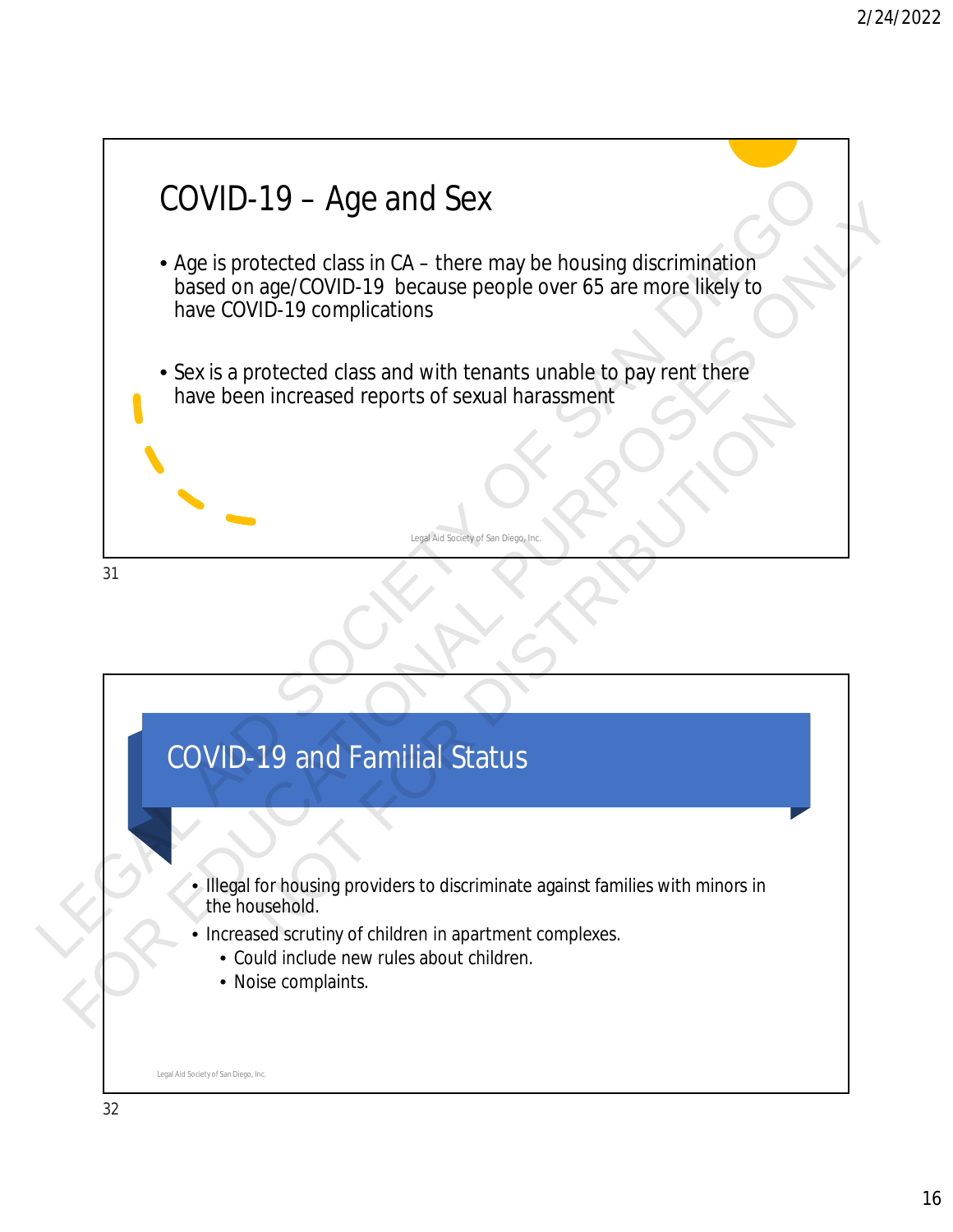# COVID-19 and Domestic Violence COVID-19<br>
and<br>
Domestic<br>
Violence Against Women Act<br>
Legal Antonica Against Women Act<br>
Legal Antonica Protections<br>
Legal Antonica Protections<br>
Legal Antonica Protections<br>
Legal Antonica Protections<br>
Legal Antonica Protecti For the contraction contractic<br>
COVID-19<br>
and<br>
Domestic<br>
Violence<br>
Violence<br>
California Protections<br>
How the Collision contract of the contract of the contract of the contract of the contract of the contract of the contrac

Increase reports of domestic violence during pandemic.

### Violence Against Women Act

- For federally financed/subsidized housing
- Lease bifurcation
- Emergency transfer

#### California Protections

- Have locks changed
- Early lease termination

Legal Aid Society of San Diego, Inc.

# Tenant Protections California Protections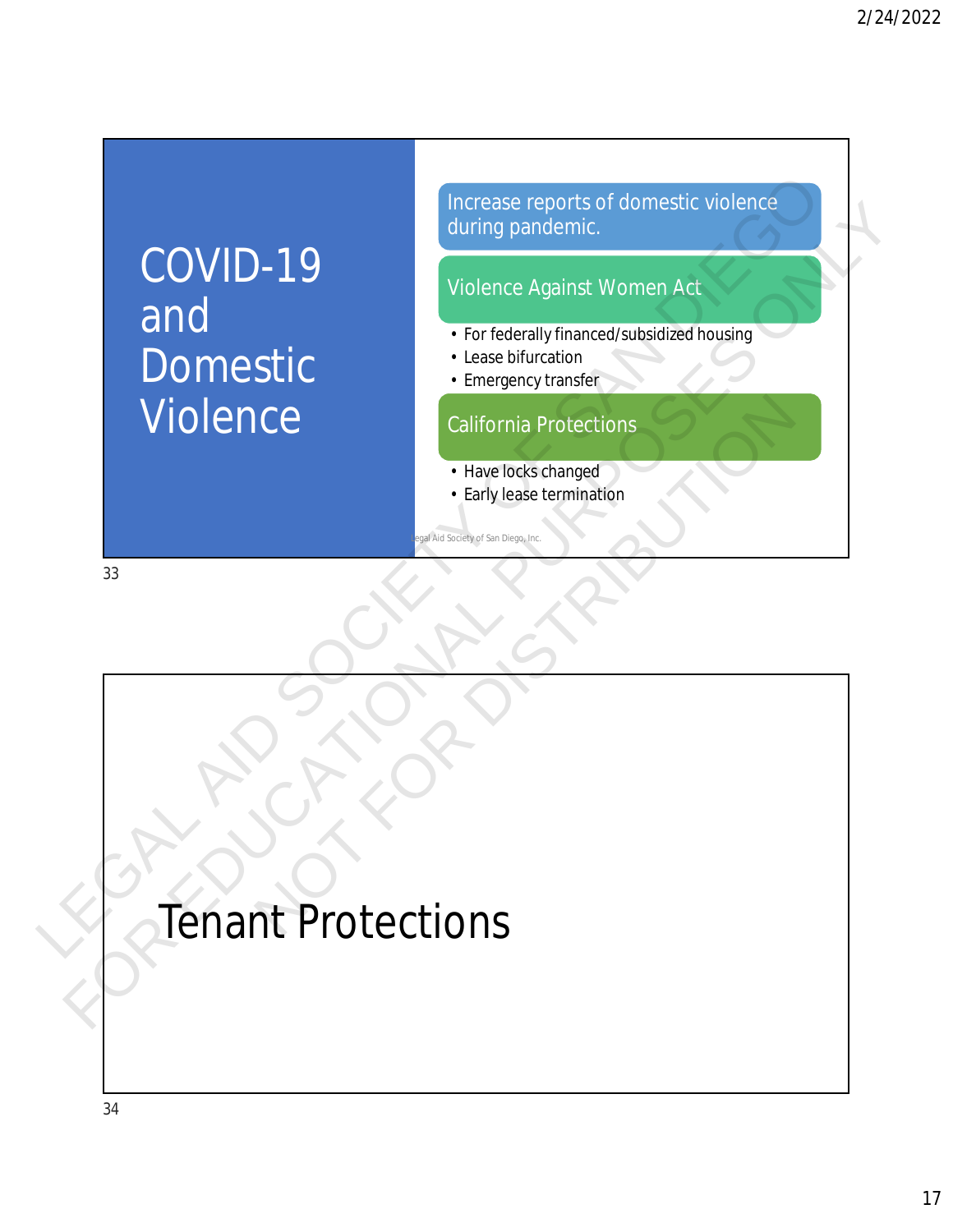